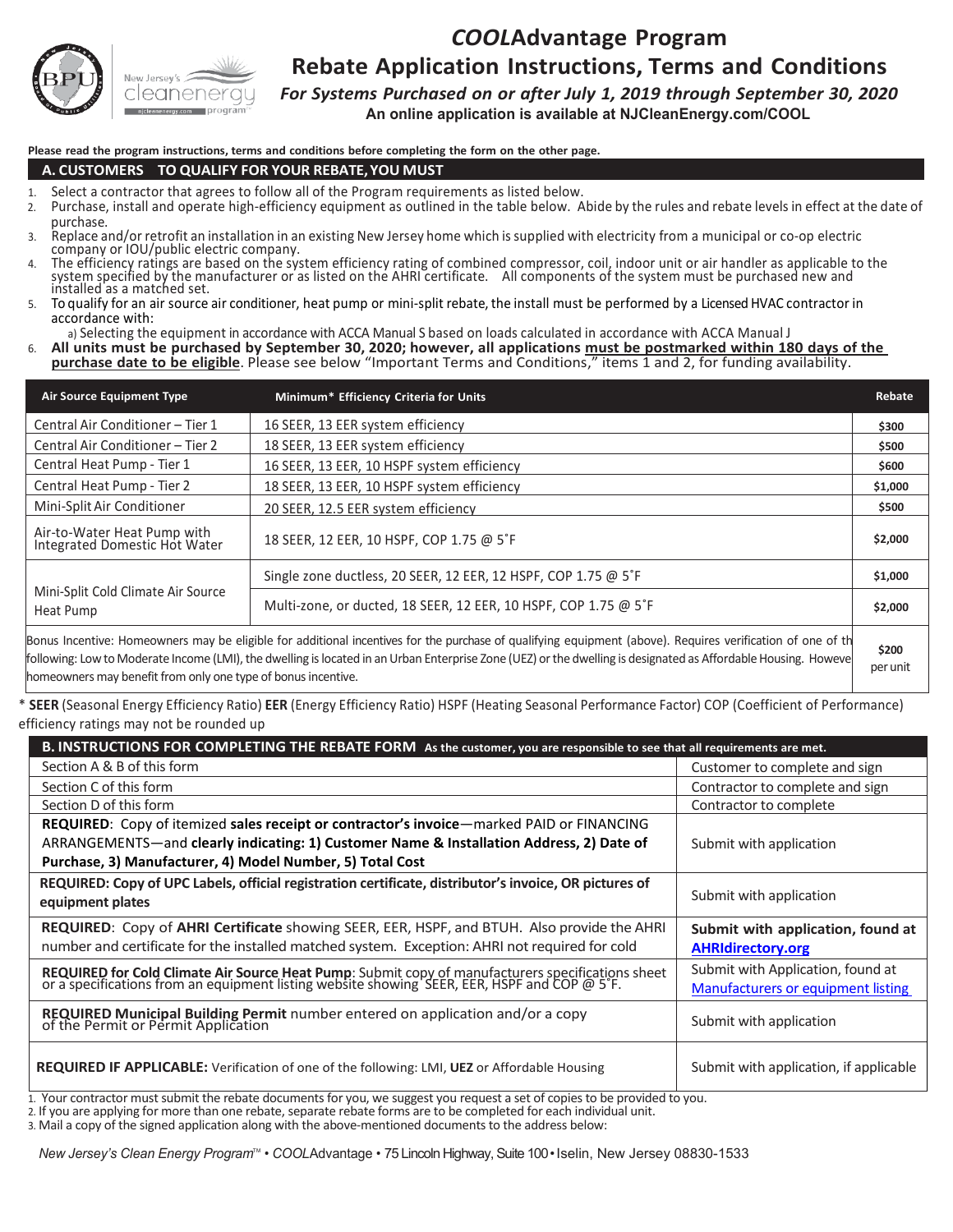



## **Rebate Application Instructions, Terms and Conditions**

*For Systems Purchased on or after July 1, 2019 through September 30, 2020* **An online application is available at NJCleanEnergy.com/COOL**

### **C. IMPORTANT TERMS AND CONDITIONS**

- 1. This program is based on availability of funds. Procedures, requirements and rebate levels are subject to change and the program is subject to cancellation without notice.
- 2. Funding for oil, propane, or municipal electric customers are provided through the Unites States Departments of Energy State Energy Program (SEP).
- 3. Due to the limited availability of funds, the program will terminate at the earlier of when funds are exhausted or September 30, 2020. Program termination will be posted on NJCleanEnergy.com.
- 4. It is the responsibility of the customer to assure that all requirements for the rebate are met and that all required documentation is provided by their contractor.
- 5. Failure to provide any of the required information will prevent processing of your application.
- 6. Rebate eligibility will be based on the equipment purchase date.
- 7. Incentives are available for the installation (retrofit) of qualified HVAC equipment in existing residential buildings; newly constructed homes are not eligible.
- 8. Please allow up to 120 days from the date New Jersey's Clean Energy Program (NJCEP) receives all required information to process your rebate.
- 9. If the customer portion of the rebate is to be assigned to another party, the customer must authorize this by completing and signing section B of the application form.
- 10. NJCEP reserves the right to inspect all installations in order to ensure compliance with all program requirements.
- 11. NJCEP provides no oversight or control over any contractor services related to this program. Responsibility for proper sizing of equipment, as well as delivery and workmanship related to any equipment or services the customer procures, rests exclusively with the contractor selected by the customer. NJCEP assumes no responsibility for oversight of contractor services.
- 12. NJCEP audits its rebate programs as a protection against consumer and/or contractor fraud. Any attempt to defraud NJCEP will result in automatic rejection of the rebate application and possible legal action.
- 13. Installations must be completed in accordance with all laws, codes and other requirements applicable under federal, state and local authority.
- 14. Customers participating in other programs within NJCEP or New Jersey Weatherization Assistance Programs may not be eligible for rebates.
- 15. UEZ bonus incentive requires UEZ verification of the home being in a designated UEZ. Submit screen shot of address look-up verification from [https://www.nj.gov/njbusiness/financing/uez/.](https://www.nj.gov/njbusiness/financing/uez/) LMI bonus incentive, submit copy of income verification letter received from EFS. Apply for the additional incentives via [https://app.energyfinancesolutions.com/consumerportal/Default.aspx.](https://app.energyfinancesolutions.com/consumerportal/Default.aspx) If approved, a resident will receive a letter from EFS stating that their income qualifies them for a bonus incentive.
- 16. Affordable Housing bonus incentive, submit a copy of an official document that identifies the dwelling as participating in a federal, state, or local affordable housing program. This includes, by way of example only, the New Jersey Department of Community Affairs listing of Affordable Housing available here

<https://www.state.nj.us/dca/divisions/codes/publications/developments.html>

as well as official documents showing identification by the documents regarding New Jersey Housing and Mortgage Finance Agency, United States Low Income Housing Tax Credit (LIHTC), and United States Housing and Urban Development (HUD).

**Mail a copy of the signed app and all required documents to:** *New Jersey's Clean Energy Program*, *COOL*Advantage 75 Lincoln Hwy, Suite 100 Iselin, NJ 08830 **For more information, contact 866.NJSMART**

©New Jersey Board of Public Utilities. All rights reserved. Keep copies of all documents for your records